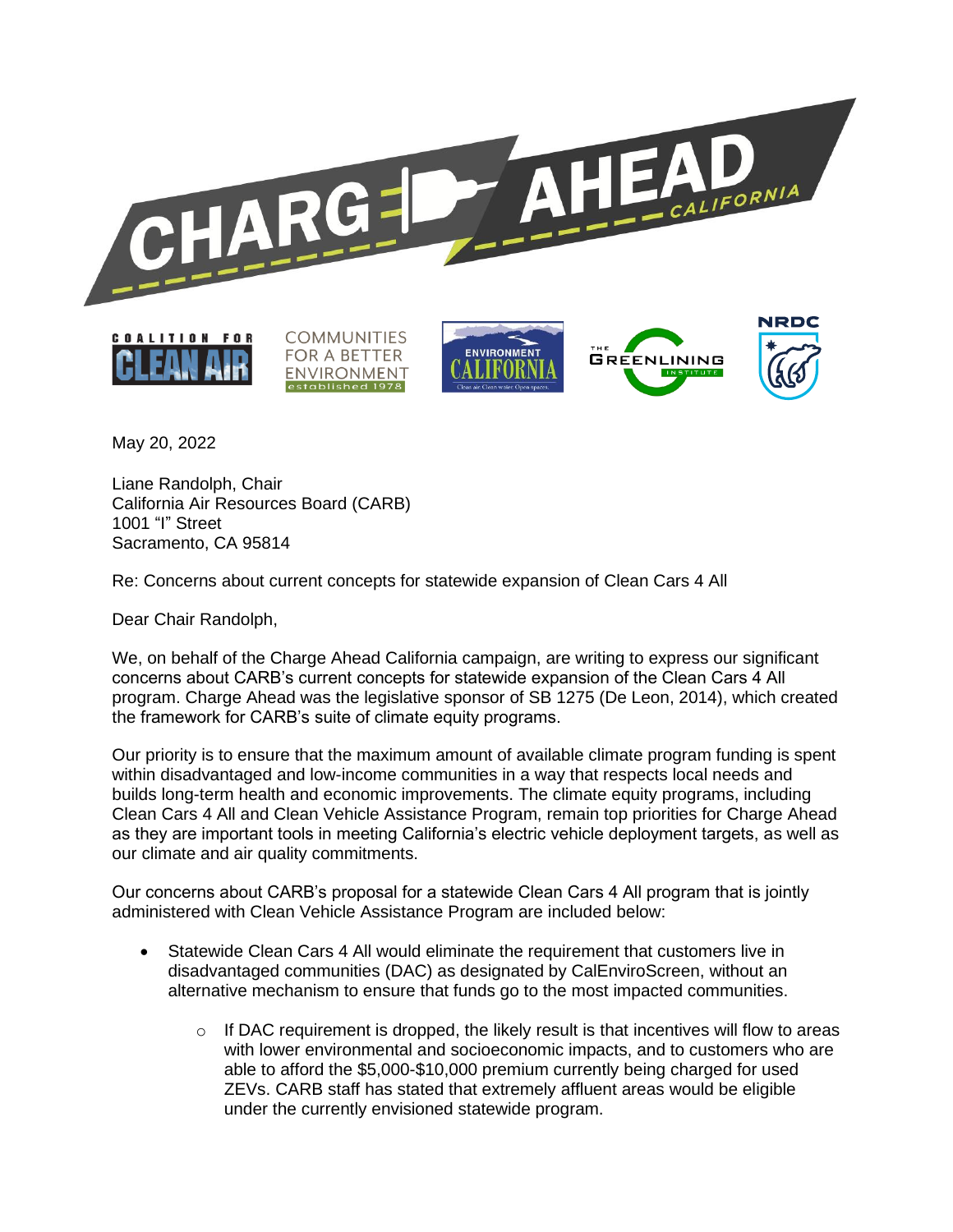- Statewide Clean Cars 4 All would be available in all ZIP codes not currently served by Clean Cars 4 All, which would result in two different Clean Cars 4 All programs, with different guidelines, being simultaneously offered in the five air districts that currently offer Clean Cars 4 All.
	- $\circ$  The resulting customer confusion would have significant long-term impact on the existing Clean Cars 4 All programs.
	- $\circ$  Further, as currently envisioned, the air districts would be limited to only serving disadvantaged communities within their jurisdiction, while the statewide program would serve all other areas in the state.
- The Request for Proposals (RFP) to resume the Clean Vehicle Assistance Program, which was expected to be issued in Q1 2022, has now been combined with statewide Clean Cars 4 All. This will create major challenges in how one administrator would relaunch Clean Vehicle Assistance Program, which has significant programmatic changes, while the guidelines for statewide Clean Cars 4 All are being formulated.
- While CARB is rapidly moving forward with statewide expansion and the joint solicitation, longstanding issues with the current Clean Cars 4 All program remain unaddressed. Specifically, the question of federal taxability of Clean Cars 4 All grants and the potential for participants to receive a surprise tax bill has not been resolved.
	- $\circ$  Another longstanding issue with the current Clean Cars 4 All program is community engagement. The current vision for statewide expansion will increase centralization of the program, making high-quality, on-the-ground community engagement with hard-to-reach populations even more difficult.

We believe there are simple solutions to avoid these potentially significant challenges for both programs:

- Continue the DAC residency requirement for Clean Cars 4 All, as per the intent of SB 1275, Charge Ahead California initiative.
- Decouple the Clean Vehicle Assistance Program and Statewide Clean Cars 4 All RFPs and expedite the CVAP RFP so that program can relaunch as soon as practicable and allow the program to focus on developing and implementing a need-based approach.

Lastly, if this proposal is in response to proposals within the State Budget, we suggest that it is premature to make these large policy changes prior to the conclusion of the budget process. While we support the Governor's plan to accelerate clean transportation funding and support statewide expansion of Clean Cars 4 All, we do not support allocating \$250 million to the future statewide Clean Cars 4 All and only \$50 million to existing Clean Cars 4 All programs. CARB does not currently have the infrastructure to implement the statewide Clean Cars 4 All program and expend all these funds in an intentional way that targets disadvantaged communities and low-income households; therefore, we request that the amounts be reversed, with \$250 million for the existing five air districts and \$50 million for statewide expansion.

Expansion of Clean Cars 4 All must be consistent with the requirement to prioritize Californians with the highest barriers to clean transportation. We also want to ensure that Clean Cars 4 All expansion does not displace current community-based partnerships. We are committed to